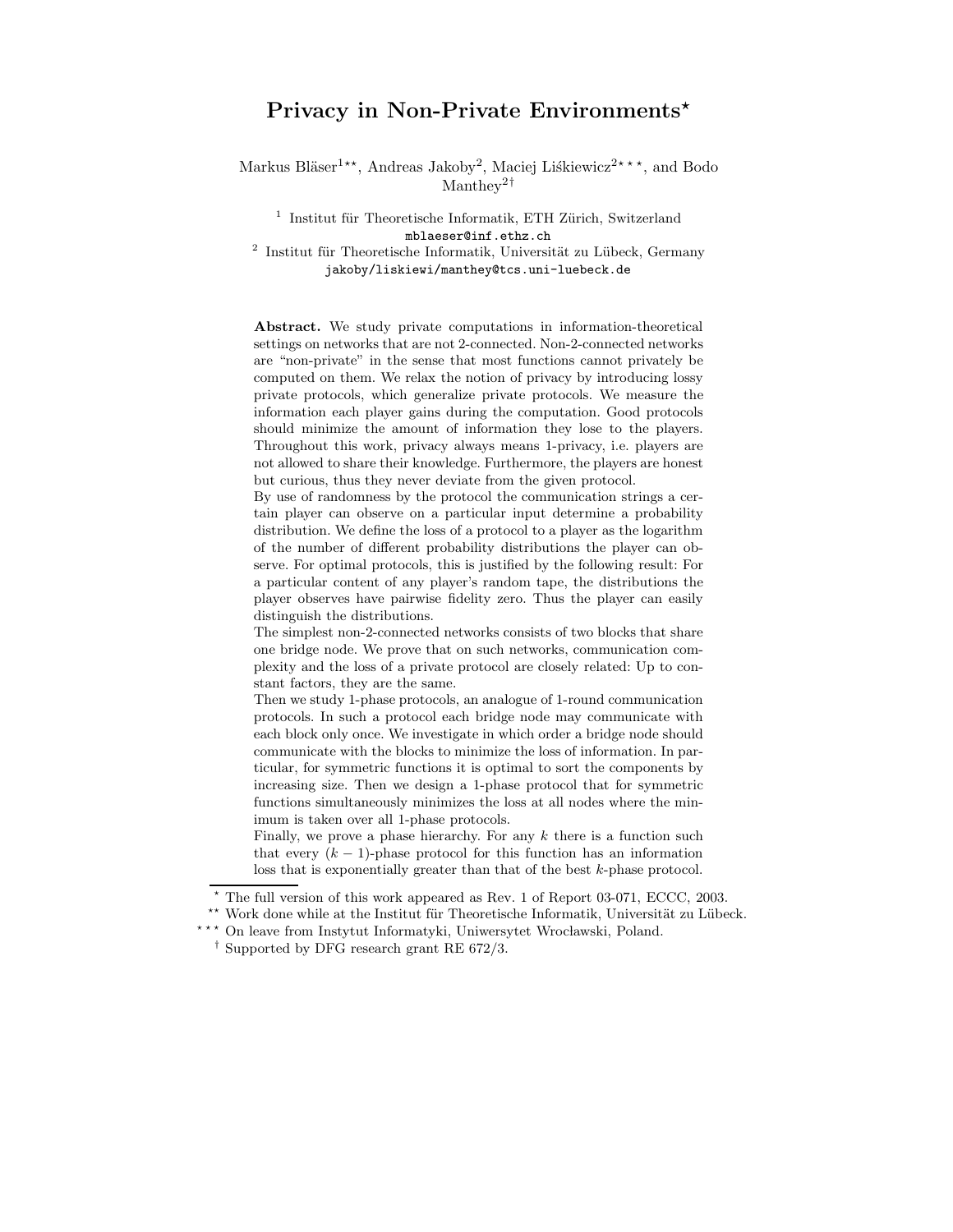### 1 Introduction

Consider a set of players, each knowing an individual secret. They want to compute some function depending on their secrets. But after the computation, no player should know anything about the other secrets except for what he is able to deduce from his own secret and the function value. This is the aim of private computation (also called secure multi-party computation). To compute the function, the players can send messages to each other using secure links.

An example for such a computation is the "secret voting problem": The members of a committee wish to decide whether the majority votes for yes or no. But after the vote nobody should know anything about the opinions of the other members, not even about the exact number of yes and no votes, except for whether the majority voted for yes or no.

If no group of at most  $t$  players can infer anything about the input bits that cannot be inferred from the function value and their own input bits, we speak of t-privacy.

Any Boolean function can privately (in the following we identify privately with 1-privately) be computed on any 2-connected network. Unfortunately, there are many Boolean functions, even simple ones like parity or disjunction, that cannot privately be computed if the underlying network is not 2-connected [5].

However, many real-world networks are not 2-connected and private computation is not possible. If the players in the network have to compute something but do not trust each other, there is a natural interest of the players in privacy. What can we do? We relax the notion of privacy: One cannot require that any player learns only what he is able to deduce from his own secret and the function value. Instead we require that any player learns as little as possible about the secrets of the other players (in an information-theoretical sense) while it is still possible to compute the function.

Bridge nodes are important when considering non-2-connected networks. For all non-bridge players we can guarantee that they do not learn anything except for what they can deduce from their own bit and the function value. Thus, the bridge players are the only players that are able to learn something more. The question is now, how much the bridge players need to learn such that the function can be computed. The simplest setting is a network of two blocks with one bridge node in common. (A block is a maximal 2-connected subnetwork.) This reminds one of communication complexity with a man in the middle: Alice (one block) and Bob (another block) want to compute a function depending on their input while preventing Eve (the bridge node) from learning anything about their input. Unfortunately, Eve listens to the only communication channel between Alice and Bob. In terms of communication complexity, this problem had been examined by Modiano and Ephremedis [13, 14] and Orlitsky and El Gamal [17] under cryptographic security. In contrast, we deal with information-theoretical security, i.e. the computational power of the players is unrestricted. Furthermore, we are not interested in minimizing communication but in minimizing the information learned by any player. It turns out that there is a close relation between communication and privacy, at least in this special case.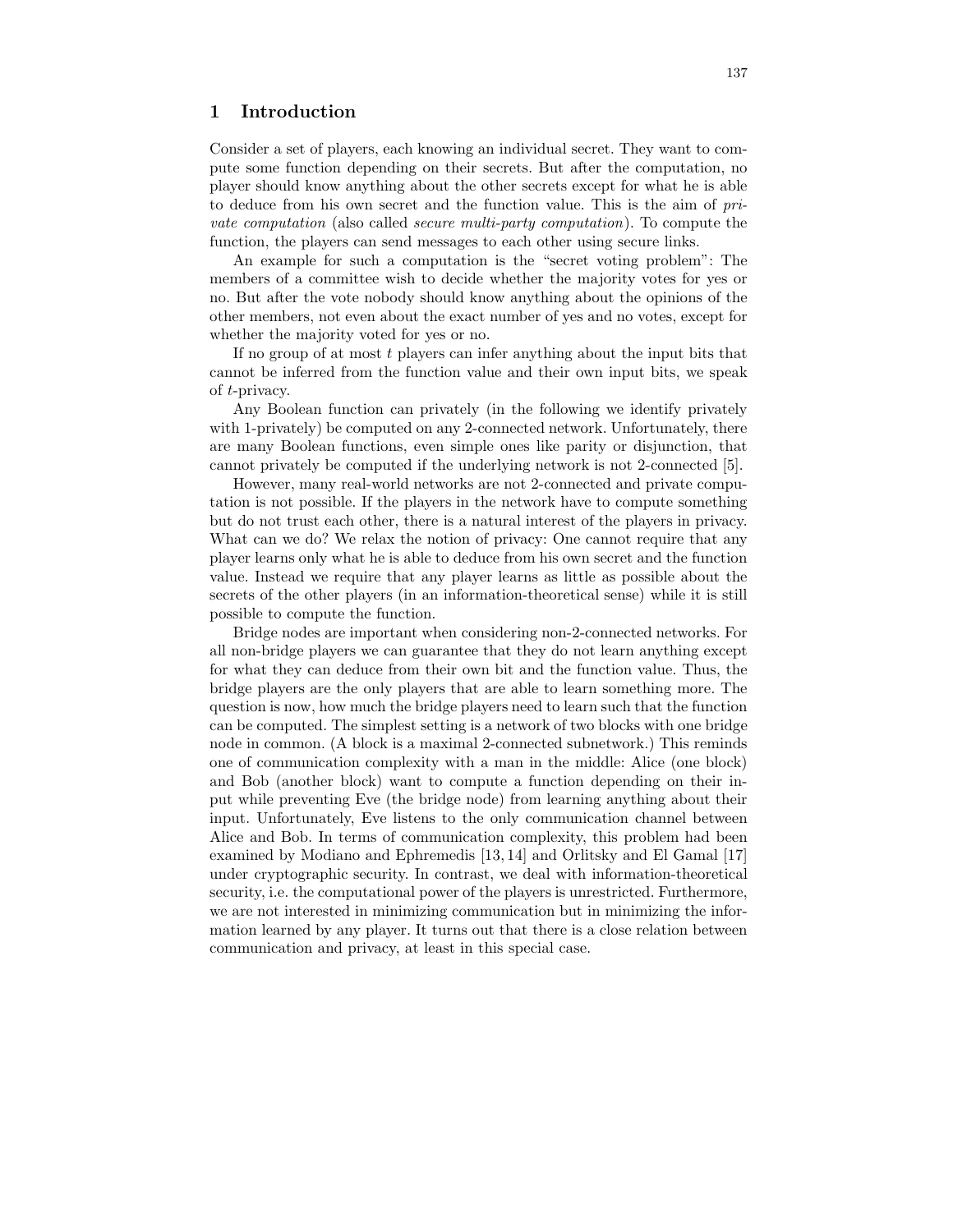#### 1.1 Previous Results

Private computation was introduced by Yao [20]. He considered the problem under cryptographic assumptions. Private Computation with information-theoretical security has been introduced by Ben-Or et al. [3] and Chaum et al. [6]. Kushilevitz et al. [12] proved that the class of Boolean functions that have a circuit of linear size is exactly the class of functions that can privately be computed using only a constant number of random bits. Kushilevitz [10] and Chor et al. [7] considered private computations of integer-valued functions. They examined which functions can privately be computed by two players. Franklin and Yung [9] used directed hypergraphs for communication and described those networks on which every Boolean function can privately be computed.

While all Boolean functions can privately be computed on any undirected 2 connected network, Bläser et al. [5] completely characterized the class of Boolean functions that can still privately be computed, if the underlying network is connected but not 2-connected. In particular, no non-degenerate function can privately be computed if the network consists of three or more blocks. On networks with two blocks, only a small class of functions can privately be computed.

Chaum et al. [6] proved that any Boolean function can privately be computed, if at most one third of the participating players are dishonest, i.e. they are cheating. We consider the setting that all players are honest, i.e. they do not cheat actively but try to acquire knowledge about the input bits of the other players only by observing their communication. For this model, Ben-Or et al. [3] proved that any *n*-ary Boolean function can be computed  $\left\lfloor \frac{n-1}{2} \right\rfloor$ -private. Chor and Kushilevitz [8] showed that if a function can be computed at least  $\frac{n}{2}$ -private, then it can be computed  $n$ -private as well.

The idea of relaxing the privacy constraints has been studied to some extend in a cryptographic setting. Yao [20] examined the problem where it is allowed that the probability distributions of the messages seen by the players may differ slightly for different inputs, such that in practice the player should not be able to learn anything. Leakage of information in the information-theoretical sense has been considered only for two parties yet. Bar-Yehuda et al. [2] studied the minimum amount of information about the input that must be revealed for computing a given function in this setting.

#### 1.2 Our Results

We study the leakage of information for *multi-party* protocols, where each player knows only a single bit of the input. Our first contribution is the definition of lossy private protocols, which is a generalization of private protocols in an informationtheoretical sense (Section 2.2). Here and in the following, private always means 1-private. Throughout this work, we restrict ourselves to non-2-connected (in the sense of non-2-vertex-connected) networks that are still 2-edge-connected. Every block in such a network has size at least three and private computation within such a block is possible. We measure the information any particular player gains during the execution of the protocol in an information-theoretical sense. This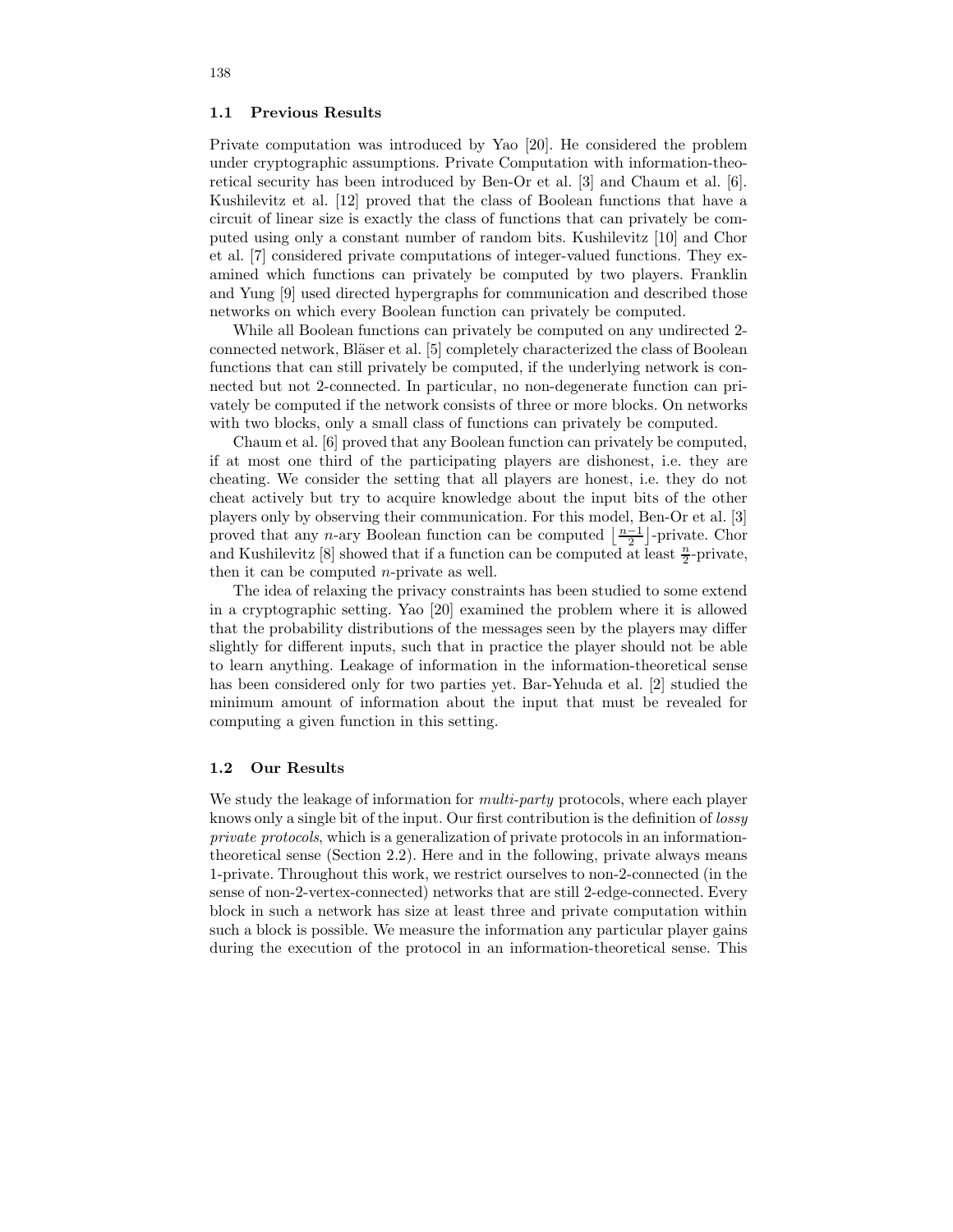is the loss of the protocol to the player. The players are assumed to be honest but curios. This means that they always follow the protocol but try to derive as much information as possible.

We divide lossy protocols into phases. Within a phase, a bridge player may exchange messages only once with each block he belongs to. Phases correspond to rounds in communication complexity but they are locally defined for each bridge player.

In the definition of lossy protocols, the loss of a protocol to a player is merely the logarithm of the number of different probability distributions on the communication strings a player can observe. We justify this definition in Section 3: For a protocol with minimum loss to a player P and any particular content of P's random tape, the support of any two probability distributions is disjoint. Thus, in order to gain information, P can distinguish the distributions from the actual communication he observes and does not need to sample.

The simplest non-2-connected network consists of two blocks that share one bridge node. In Section 4 we show that the communication complexity of a function  $f$  and the loss of a private protocol for  $f$  are intimately connected: Up to constant factors, both quantities are equal.

Then we study 1-phase protocols. We start with networks that consist of d blocks that all share the same bridge player P. In a 1-phase protocol, P can communicate only once with each block he belongs to. However, the loss of the protocol may depend on the order in which  $P$  communicates with the blocks. In Section 5, we show that the order in which  $P$  should communicate with the blocks to minimize the loss equals the order in which  $d$  parties should be ordered on a directed line when they want to compute the function with minimum communication complexity. Particularly for symmetric functions, it is optimal to sort the components by increasing size. Then we design a 1-phase protocol (Theorem 9), which has the remarkable feature, that it achieves minimal loss at any node for symmetric functions. Hence, it simultaneously minimizes the loss for all nodes where the minimum is taken over all 1-phase protocols.

In Section 6, we prove a phase hierarchy. For any  $k$  there is a function for which every  $(k-1)$ -phase protocol has an exponentially greater information loss than that of the best k-phase protocol.

#### 1.3 Comparison of Our Results with Previous Work

One of the important features of the two-party case is that at the beginning each party has knowledge about one half of the input. In the multi-party case each player knows only a single bit of the input.

Kushilevitz [10] examined which integer-valued functions can privately be computed by two players. He showed that requiring privacy can result in exponentially larger communication costs and that randomization does not help in this model. Chor et al. [7] considered multi-party computations of functions over the integers. They showed that the possibility of privately computing a function is closely related to its communication complexity, and they characterized the class of privately computable Boolean functions on countable domains. Neither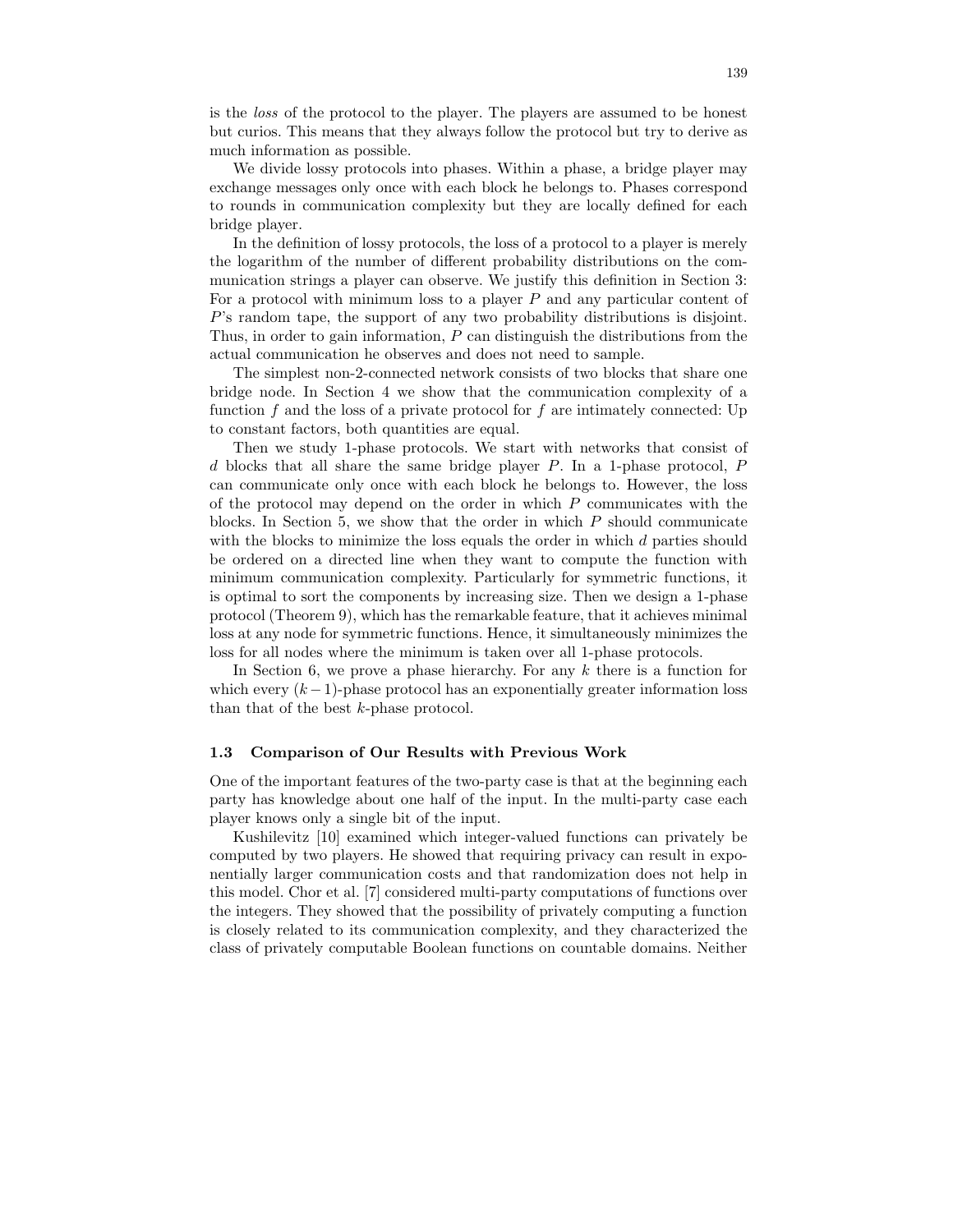Kushilevitz [10] nor Chor et al. [7] examined the problem how functions that cannot privately be computed can still be computed while maintaining as much privacy as possible.

Leakage of information in the information-theoretical sense has been considered only for two parties, each holding one n-bit input of a two-variable function. Bar-Yehuda et al. [2] investigated this for functions that are not privately computable. They defined measures for the minimum amount of information about the individual inputs that must be learned during the computation and proved tight bounds on these costs for several functions. Finally, they showed that sacrificing some privacy can reduce the number of messages required during the computation and proved that at the costs of revealing  $k$  extra bits of information any function can be computed using  $O(k \cdot 2^{(2n+1)/(k+1)})$  messages.

The counterpart of the two-party scenario in the distributed setting that we consider is a network that consists of two complete networks that share one node connecting them. Simulating any two-party protocol on such a network allows the common player to gain information depending on the deterministic communication complexity of the function that should be evaluated. Hence and in contrast to the two-party case, increasing the number of bits exchanged does not help to reduce the knowledge learned by the player that is part of either block. An important difference between the two-party scenario, where two parties share the complete input, and a network consisting of two 2-connected components connected via a common player (the bridge player) is that in the latter we have somewhat like a "man in the middle" (the bridge player) who can learn more than any other player, since he can observe the whole communication.

#### 2 Preliminaries

For  $i, j \in \mathbb{N}$ , let  $[i] := \{1, ..., i\}$  and  $[i..j] := \{i, ..., j\}$ . Let  $x = x_1 x_2 ... x_n \in$  $\{0,1\}^n$  be a string of length n. We often use the string operation  $x_{i \leftarrow a}$  defined for any  $i \in [n]$  and  $a \in \{0,1\}$  by  $x_1 \ldots x_{i-1} a x_{i+1} \ldots x_n$ . For a function  $f$ :  $\{0,1\}^n \to \{0,1\}$ , an index  $i \in [n]$ , and  $a \in \{0,1\}$ ,  $f_{i \leftarrow \alpha} : \{0,1\}^{n-1} \to \{0,1\}$ denotes the function obtained from  $f$  by specialising the position  $i$  to the value given by *a*, i.e. for all  $x = x_1 x_2 ... x_{n-1} \in \{0, 1\}^{n-1}$ ,

$$
f_{i \leftarrow a}(x) = f(x_1, \ldots, x_{i-1}, a, x_i, \ldots, x_{n-1}).
$$

An undirected graph  $G = (V, E)$  is called 2-connected, if the graph obtained from G by deleting an arbitrary node is still connected. For a set  $U \subseteq V$ , let  $G|_U := (U, E|_U)$  be the graph induced by U. A subgraph  $G|_U$  is called a block, if  $G|_U$  is 2-connected and no proper supergraph  $G|_U$  is 2-connected. A block of size two is called an isthmus. A graph is called 2-edge-connected if after removal of one edge, the graph is still connected. A graph is 2-edge-connected if it is connected and has no isthmi. A node belonging to more than one block is called a bridge node. The other nodes are called internal nodes. The blocks of a graph are arranged in a tree structure. For more details on graphs, see e.g. Berge [4].

A Boolean function is symmetric, if the function value depends only on the number of 1s in the input. See Wegener [19] for a survey on Boolean functions.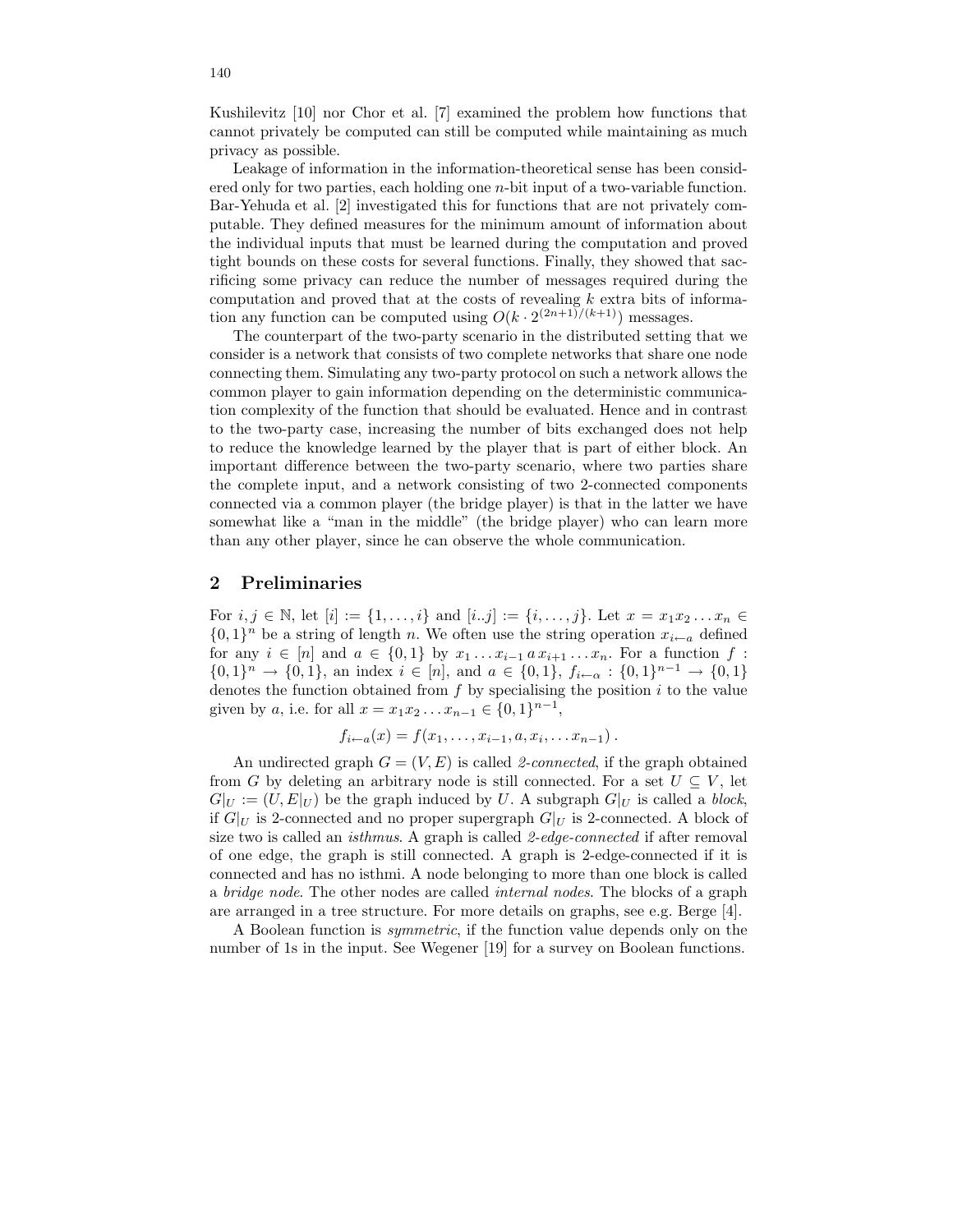#### 2.1 Private Computations

We consider the computation of Boolean functions  $f: \{0,1\}^n \to \{0,1\}$  on a network of  $n$  players. In the beginning, each player knows a single bit of the input x. Each player has a random tape. The players can send messages to other players using secure links where the link topology is an undirected graph  $G = (V, E)$ . When the computation stops, all players should know the value  $f(x)$ . The goal is to compute  $f(x)$  such that no player learns anything about the other input bits in an information-theoretical sense except for the information he can deduce from his own bit and the result. Such a protocol is called private.

**Definition 1.** Let  $C_i$  be a random variable of the communication string seen by player  $P_i$ . A protocol A for computing a function f is private with respect to player  $P_i$  if for any pair of input vectors x and y with  $f(x) = f(y)$  and  $x_i = y_i$ , for every c, and for every random string  $R_i$  provided to  $P_i$ ,

$$
Pr[C_i = c | R_i, x] = Pr[C_i = c | R_i, y],
$$

where the probability is taken over the random strings of all other players. A protocol A is private if it is private with respect to all players.

In the following, we use a strengthened definition of privacy: We allow only one player, say  $P_i$ , to know the result. The protocol has to be private with respect to  $P_i$  according to Definition 1. Furthermore, for all players  $P_j \neq P_i$ , for all inputs x, y with  $x_j = y_j$ , and for all random strings  $R_j$  we require  $Pr[C_j =$  $c[R_j, x] = Pr[C_j = c|R_j, y]$ . Thus, all other players do not learn anything. This definition does not restrict the class of functions computable by private protocols according to Definition 1. To achieve this additional restriction,  $P_i$  generates a random bit r. Then we use a private protocol for computing  $r \oplus f(x)$ .

#### 2.2 Information Source

The definition of privacy basically states the following: The probability that a player  $P_i$  sees a specific communication string during the computation does not depend on the input of the other players. Thus,  $P_i$  cannot infer anything about the other inputs from the communication he observes.

If private computation is not possible since the graph is not 2-connected, it is natural to weaken the concept of privacy in the following way: We measure the information player  $P_i$  can infer from seeing a particular communication string. This leads to the concept of lossy private protocols. The less information any player can infer, the better the protocol is.

In the following,  $c_1, c_2, c_3, \ldots$  denotes a fixed enumeration of all communication strings seen by any player during the execution of  $A$ .

**Definition 2.** Let  $C_i$  be a random variable of the communication string seen by player  $P_i$  while executing A. Then for  $a, b \in \{0, 1\}$  and for every random string  $R_i$  provided to  $P_i$ , define the information source of  $P_i$  on a, b, and  $R_i$  as

$$
\mathcal{S}_{\mathcal{A}}(i, a, b, R_i) := \{(\mu_x(c_1), \mu_x(c_2), \ldots) \mid x \in \{0, 1\}^n \land x_i = a \land f(x) = b\}
$$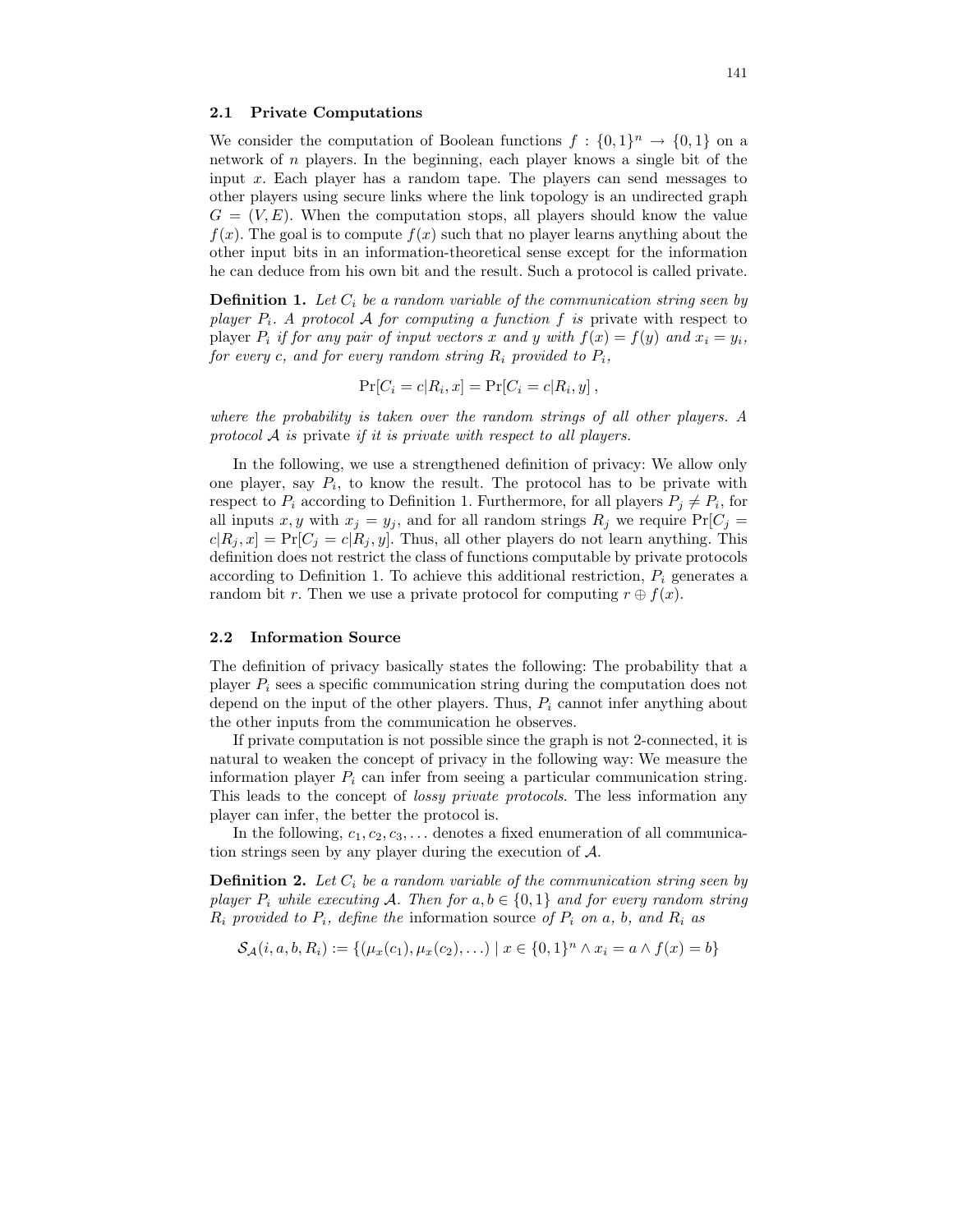where  $\mu_x(c_k) := \Pr[C_i = c_k | R_i, x]$  and the probability is taken over the random strings of all other players.

Basically  $S_A(i, a, b, R_i)$  is the set of all different probability distributions on the communication strings observed by  $P_i$  when the input x of the players varies over all possible bit strings with  $x_i = a$  and  $f(x) = b$ . The loss of a protocol A on  $a, b$  with respect to player  $P_i$  is

$$
\ell = \max_{R_i} \log |\mathcal{S}_{\mathcal{A}}(i, a, b, R_i)|.
$$

Thus the protocol looses  $\ell$  bits of information to  $P_i$ . We call such a protocol  $\ell$ -lossy on a, b with respect to  $P_i$ .

If a uniform distribution of the input bits is assumed, then the self-information of an assignment to the players  $P_1, \ldots, P_{i-1}, P_{i+1}, \ldots, P_n$  is  $n-1$  [18]. In this case the maximum number of bits of information that can be extracted by  $P_i$  is  $n-1$ . If A is 0-lossy for all  $a, b \in \{0, 1\}$  with respect to  $P_i$ , then we say that A is lossless with respect to  $P_i$ . A is lossless to  $P_i$  iff A is private to  $P_i$ . Thus the notion of lossy private protocols generalizes the notion of private protocols.

**Definition 3.** A protocol A computing a function f in a network G is  $\ell_A$ -lossy, with  $\ell_A : [n] \times \{0, 1\}^2 \to \mathbb{R}_0^+$ , if  $\ell_A(i, a, b) = \max_{R_i} \log |\mathcal{S}_{\mathcal{A}}(i, a, b, R_i)|$ . Let f be an n-ary Boolean function. Then for every network  $G = (V, E)$  with  $|V| = n$ , define  $\ell_G : [n] \times \{0, 1\}^2 \to \mathbb{R}_0^+$  by

 $\ell_G(i, a, b) := \min_{\mathcal{A}} \{ \ell_{\mathcal{A}}(i, a, b) \mid \mathcal{A} \text{ is an } \ell_{\mathcal{A}}\text{-lossy protocol for } f \text{ in } G \}.$ 

The loss of a protocol A is bounded by  $\lambda \in \mathbb{N}$ , if  $\ell_{\mathcal{A}}(i, a, b) \leq \lambda$  for all i, a, and b.  $\ell_G(i, a, b)$  is obtained by locally minimizing the loss to each player  $P_i$ over all protocols. It is a priori not clear whether there is one protocol with  $\ell_G(i, a, b) = \ell_A(i, a, b)$  for all i, a, b. We show that this is the case for symmetric functions and 1-phase protocols (as defined in Section 2.3).

We also use the size of the information source, defined by  $s_{\mathcal{A}}(i, a, b, R_i) =$  $|\mathcal{S}_{\mathcal{A}}(i,a,b,R_i)|$  and  $s_{\mathcal{A}}(i,a,b) = \max_{R_i} s_{\mathcal{A}}(i,a,b,R_i)$  for a given protocol A. By definition,  $\ell_A(i, a, b) = \log s_A(i, a, b)$ . If the underlying protocol is clear from the context, we omit the subscript  $A$ . Let f be an n-ary Boolean function. For a network  $G = (V, E)$  with  $|V| = n$ , we define  $s_G(i, a, b) := \min_A s_A(i, a, b)$ . If a player  $P_i$  is an internal node of the network, then it is possible to design protocols that are lossless with respect to  $P_i$  (see Section 3). Players  $P_i$  that are bridge nodes are in general able to infer some information about the input.

#### 2.3 Phases in a Protocol

We say that a player  $P_q$  who corresponds to a bridge node makes an *alternation* if he finishes the communication with one block and starts to communicate with another block. During such an alternation, information can flow from one block to another. We partition a communication sequence  $c = d_1 d_2 \ldots$  of  $P_q$  into a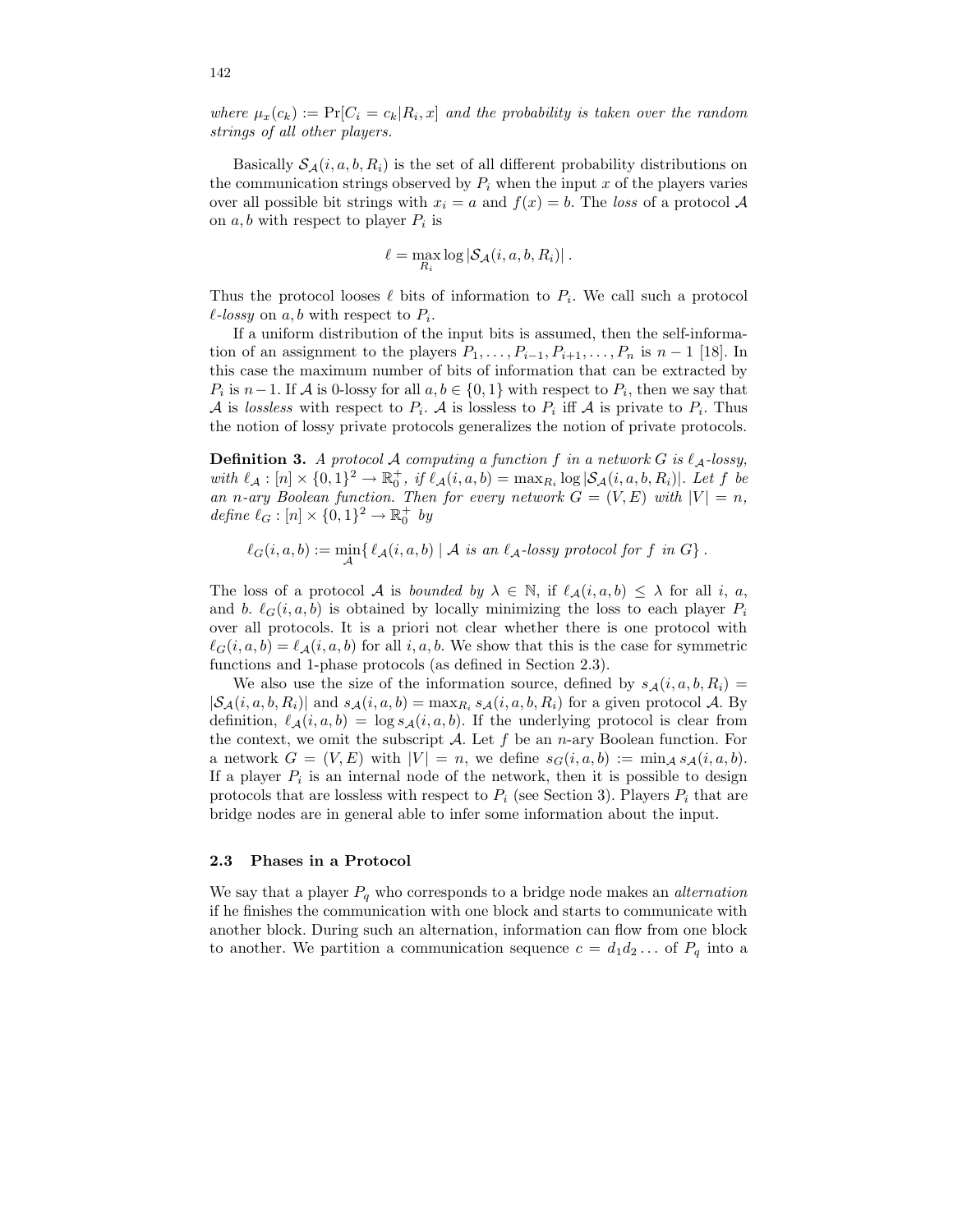minimal number of disjoint subsequences  $(d_1, \ldots, d_{i_1}), (d_{i_1+1}, \ldots, d_{i_2}), \ldots$  such that each subsequence is alternation-free (i.e.  $P_q$  makes no alternation during the corresponding interval). To make such a partition unique assume that each subsequence (maybe except for the first one) starts with a non-empty message. We call these subsequences *block sequences* of c and define  $block_j(c) := (d_{i_{j-1}+1}, \ldots, d_{i_j})$ with  $i_0 = 0$ . Next we partition the work of  $P_q$  into phases as follows.  $P_q$  starts at the beginning of the first phase and it initiates a new phase when, after an alternation, it starts to communicate again with a block it already has communicated with previously in the phase.

A protocol A is a k-phase protocol for a bridge node  $P_q$  if for every input string and contents of all random tapes,  $P_q$  works in at most k phases. A is called a k-phase protocol if it is a k-phase protocol for every bridge node.

The start and end round of each phase does not need to be the same for each player. Of particular interest are 1-phase protocols. In such a protocol, each bridge player may only communicate once with each block he belongs to. Such protocols seem to be natural, since they have a local structure. Once the computation is finished in one block, the protocol will never communicate with this block again.

For k-phase protocols we define  $\ell_G^k(i, a, b)$  and  $s_G^k(i, a, b)$  in a similar way as  $\ell_A$  and  $s_G$  in the general case, but we minimize over all k-phase protocols.

During each phase a player communicates with at least two blocks. The order in which the player communicates within a phase can matter. The communication order  $\sigma_q$  of a bridge node  $P_q$  specifies the order in which  $P_q$  communicates with the blocks during the whole computation. Formally,  $\sigma_q$  is a finite sequence of (the indices of) blocks  $P_q$  belongs to and the length of  $\sigma_q$  is the total number of alternations made by  $P_q$  plus one. We say that a protocol is  $\sigma_q$ -ordered for  $P_q$ if for all inputs and all contents of the random tapes, the communication order of  $P_q$  is consistent with  $\sigma_q$ . Let  $P_{q_1}, \ldots, P_{q_k}$  with  $q_1 < q_2 < \ldots < q_k$  be an enumeration of all bridge players of a network G and  $\sigma = (\sigma_{q_1}, \ldots, \sigma_{q_k})$  be a sequence of communication orders. We call a protocol  $\sigma$ -ordered if it is  $\sigma_{q_j}$ -ordered for every  $P_{q_j}$ . Finally, define  $s_G(i, a, b, \sigma) := \min\{s_A(i, a, b) \mid A \text{ is } \sigma\text{-ordered for } f \text{ on } G\}.$ 

#### 2.4 Communication Protocols

For comparing the communication complexity with the loss of private protocols, we need the following definitions. Let  $f: \{0,1\}^{m_1} \times \{0,1\}^{m_2} \rightarrow \{0,1\}$  be a Boolean function and  $\beta$  be a two-party communication protocol for computing f. Let  $y_1 \in \{0,1\}^{m_1}$  and  $y_2 \in \{0,1\}^{m_2}$  be two strings as input for the two parties. Then  $CC_{\mathcal{B}}(y_1, y_2)$  is the total number of bits exchanged by the two parties when executing B.

 $CC(\mathcal{B})$  is the maximum number of bits exchanged by executing  $\mathcal{B}$  on any input. Analogously,  $CS(\mathcal{B})$  is the number of different communication strings that occur. (We simply concatenate the messages sent.) Finally, we define  $CC(f)$  $\min_{\mathcal{B} \text{ for } f} CC(\mathcal{B}) \text{ and } CS(f) = \min_{\mathcal{B} \text{ for } f} CS(\mathcal{B}).$ 

 $CC(f)$  and  $CS(f)$  are the communication complexity and communication size, respectively, of the function f.  $\mathrm{CC}(\mathcal{B})$  and  $\mathrm{CS}(\mathcal{B})$  are the communication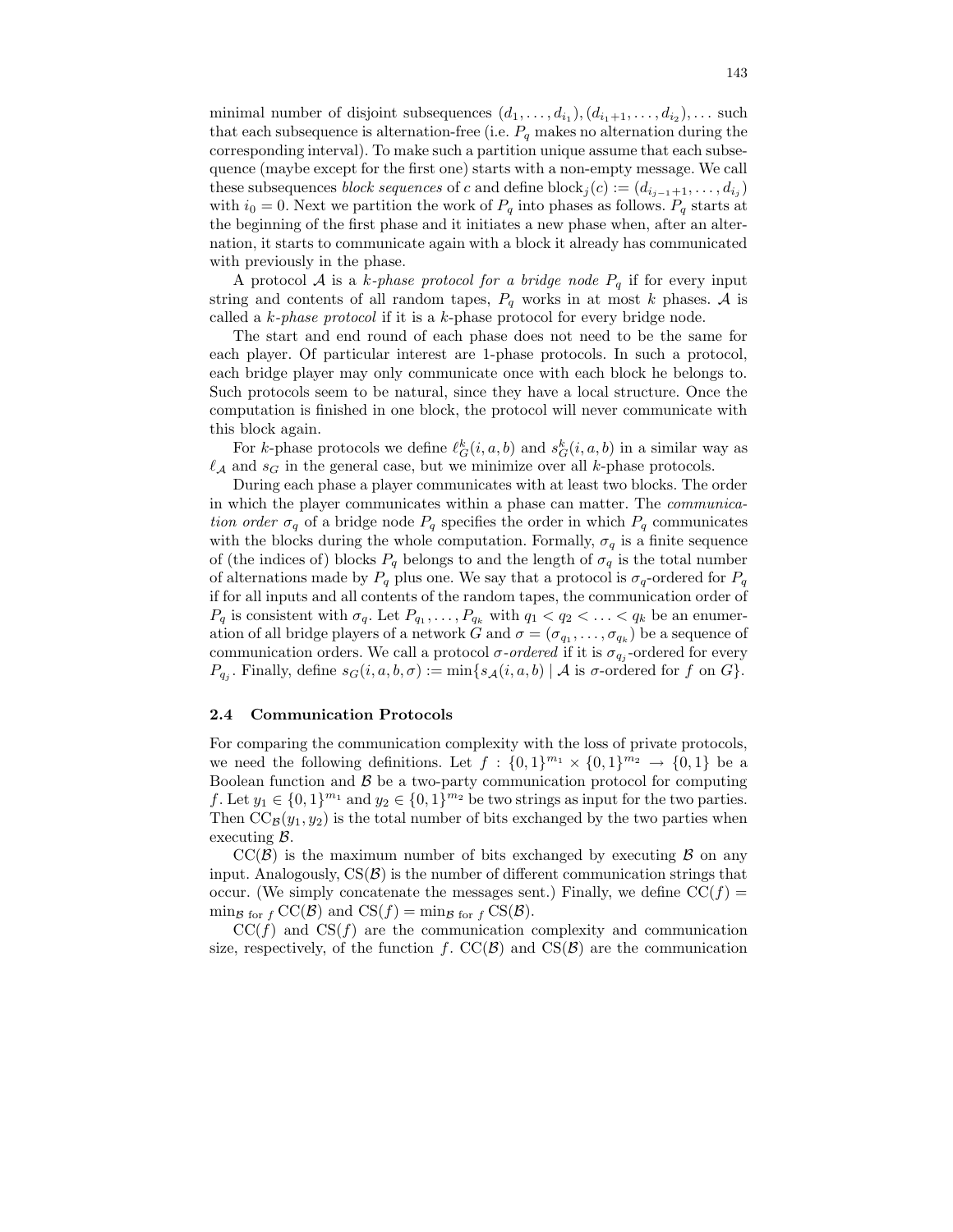complexity and communication size for a certain protocol  $\beta$ . The communication size is closely related to the number of leaves in a protocol tree, usually denoted by  $C^P(\mathcal{B})$ . In the definition of CS, we do not care about who has sent any bit, since we concatenate all messages. In a protocol tree however, each edge is labeled by the bit sent and by its sender. The bits on a path from the root to a leaf form a communication string. Usually, the messages sent in a communication protocol are assumed to be prefix-free. In this case, we can reconstruct the sender of any bit from the communication string. If this is not the case, then we can make a particular communication protocol prefix-free by replacing the messages sent in each round by prefix-free code words. The complexity is at most doubled.

We also consider multi-party communication with a referee. Let  $f: \{0, 1\}^{m_1} \times$  $\{0,1\}^{m_2} \times \ldots \times \{0,1\}^{m_k} \to \{0,1\}$  be a function. Let  $A_1, \ldots, A_k$  be k parties and  $R$  be a referee, all with unlimited computational power. For computing  $f$ on input  $\vec{x}_1, \ldots, \vec{x}_k$ , the referee cooperates with  $A_1, \ldots, A_k$  as follows:

- Initially,  $\vec{x}_1, \ldots, \vec{x}_k$  are distributed among  $A_1, \ldots, A_k$ , i.e.  $A_i$  knows  $\vec{x}_i$ . The referee R does not have any knowledge about the inputs.
- In successive rounds, R exchanges messages with  $A_1, \ldots, A_k$  according to a communication protocol. In each round  $R$  can communicate (i.e. receive or send a message) only with a single party.
- After finishing the communications, R eventually computes the result of  $f$ .

Let B be a communication protocol for computing f. Denote by  $c_{\mathcal{B}}^R(\vec{x}_1,\ldots,\vec{x}_k)$ the whole communication string of  $R$  after protocol  $\beta$  has been finished. More precisely,  $c_{\mathcal{B}}^R(\vec{x}_1,\ldots,\vec{x}_k)$  is a concatenation of messages sent (to or from R) on input  $\vec{x}_1, \ldots, \vec{x}_k$  with additional stamps describing the sender and the receiver of each message. For  $b \in \{0,1\}$  let

 $\mathcal{CS}_{\mathcal{B}}^{R}(b) = \{c_{\mathcal{B}}^{R}(\vec{x}_1,\ldots,\vec{x}_k) \mid \forall i \in [k] : \vec{x}_i \in \{0,1\}^{m_i} \text{ and } f(\vec{x}_1,\ldots,\vec{x}_k) = b\},\$  $\mathcal{CS}^{R}_{\:\raisebox{1pt}{\text{\circle*{1.5}}}}(\mathcal{B}) \quad = \mathcal{CS}^{R}_{\mathcal{B}}(0) \cup \mathcal{CS}^{R}_{\mathcal{B}}(1) \:,$  $\text{CS}_{\mathcal{B}}^R(b) \quad = |\mathcal{CS}_{\mathcal{B}}^R(b)| \,, \qquad \qquad \text{CS}_{\_}^R(\mathcal{B}) = |\mathcal{CS}^R(\mathcal{B})| \,,$  $\text{CS}^R(f, b) = \min_{\mathcal{B} \text{ for } f} \text{CS}^R_{\mathcal{B}}(b)$ , and  $\text{CS}^R(f) = \min_{\mathcal{B} \text{ for } f} \text{CS}^R(\mathcal{B})$ .

### 3 The Suitability of the Model

We observe that it suffices to consider bridge players when talking about the loss of a protocol. More precisely, any protocol can be modified such that the loss to all internal players is zero, while the loss to any bridge player does not increase.

All Boolean functions can be computed by using only three players [3]. Thus, it is possible to compute functions privately within any block, since the networks we consider are isthmus-free. This holds even if some of the players know a subset of the input bits and the result consists of a binary string.

Finally, in optimal protocols, the probability distributions observed by any player have pairwise fidelity 0. Thus, any player can easily distinguish the different probability distributions he observes.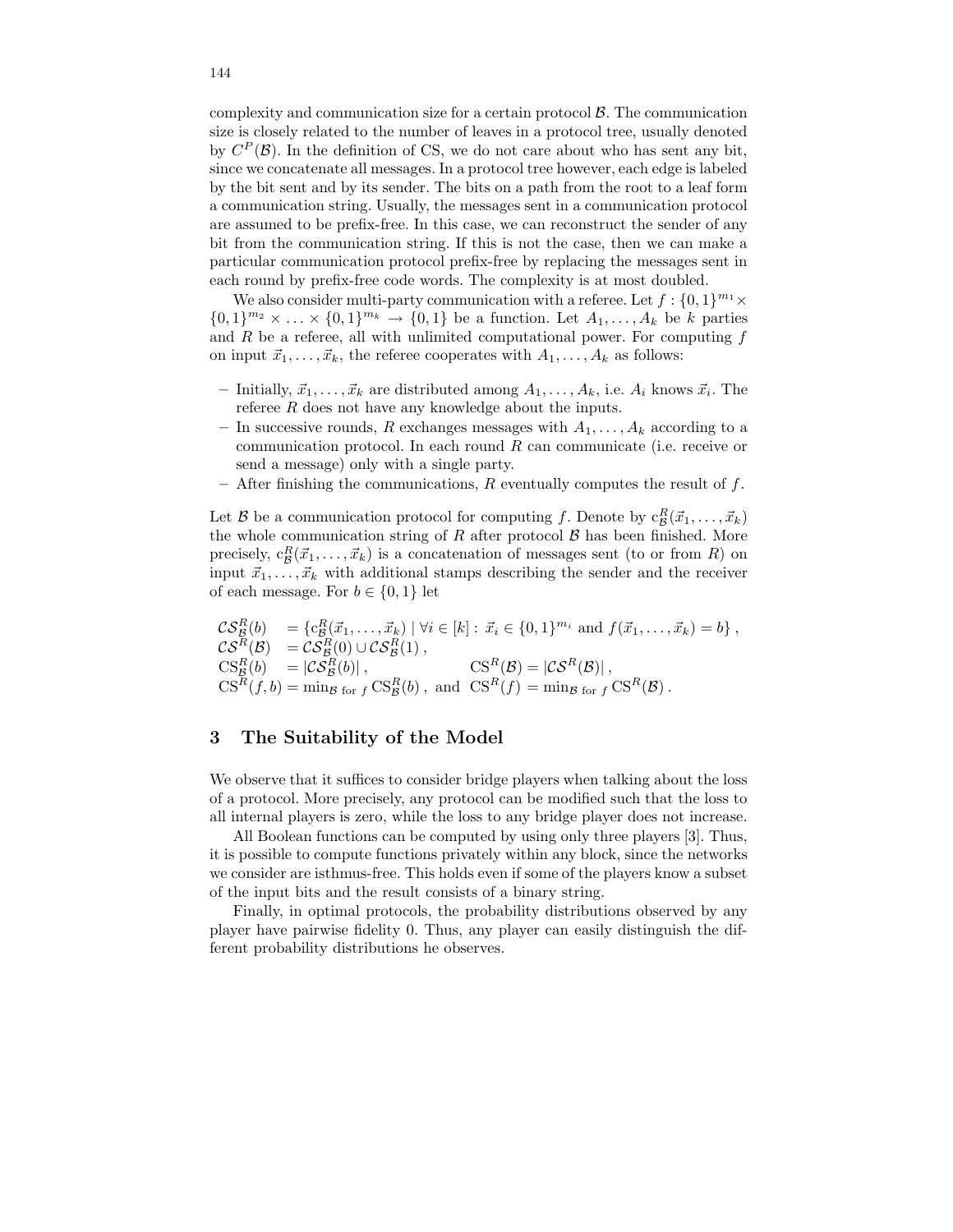We consider arbitrary 1-connected networks. Let  $f$  be a Boolean function and A be a protocol for computing f on a 1-connected network G. Let  $P_q$  be a bridge player of  $G, a, b \in \{0, 1\}$ , and  $R_q$  be the random string provided to  $P_q$ . We define  $X := \{x \in \{0,1\}^n \mid x_q = a \wedge f(x) = b\}$  and, for any communication string  $c, \psi(c) := \{x \in X \mid \mu_x(c) > 0\}$ , where  $\mu_x(c) = \Pr[C_q = c | R_q, x]$ . For every communication string c that can be observed by  $P_q$  on some input  $x \in X$ ,  $P_q$ can deduce that  $x \in \psi(c)$ . If  $s_{\mathcal{A}}(q, a, b) = s_{G}(q, a, b) = 1$ , then we have either  $\psi(c) = X$  or  $\psi(c) = \emptyset$ . Thus  $P_q$  does not learn anything in this case.

**Theorem 4.** If  $s_G(q, a, b) > 1$ , then for any protocol A and every communication string c that can be observed by  $P_q$  on  $x \in X$ ,  $\psi(c)$  is a non-trivial subset of X, i.e.  $\emptyset \neq \psi(c) \subsetneq X$ , and there exist at least  $s_G(q, a, b)$  different such sets.

Hence, from seeing c on  $x \in X$ ,  $P_q$  always gains some information and there are at least  $s_G(q, a, b)$  different pieces of information that can be extracted by  $P_q$ on inputs from  $X$ . To prove this, we show that for each distribution we can find one representative string that can be used in the communication protocol.

The next result says that  $s_G(q, a, b)$  is a tight lower bound on the number of pieces of information: the lower bound is achieved when performing an optimal protocol on G. Let  $\mu$  and  $\mu'$  be two probability distributions over the same set of elementary events. The *fidelity* is a measure for the similarity of  $\mu$  and  $\mu'$  (see e.g. Nielsen and Chuang [15]) and is defined by  $F(\mu, \mu') = \sum_{c} \sqrt{\mu(c) \cdot \mu'(c)}$ .

**Theorem 5.** If A is an optimal protocol for  $P_q$  on a and b, i.e.  $s_A(q, a, b) =$  $s_G(q, a, b)$ , then for all random strings  $R_q$  and all probability distributions  $\mu \neq \mu'$ in  $S_{\mathcal{A}}(q, a, b, R_q)$  we have  $F(\mu, \mu') = 0$ .

### 4 Communication Complexity and Private Computation

In this section, we investigate the relations between deterministic communication complexity and the minimum size of an information source in a network with one bridge node. To distinguish protocols in terms of communication complexity and protocols in terms of private computation, we will call the former communication protocols. From the relation between  $C^{P}$  and CC (see e.g. Kushilevitz and Nisan [11, Sec. 2.2]), we get  $\frac{1}{2} \log(\text{CS}(f)) \leq \text{CC}(f) \leq 3 \cdot \log(\text{CS}(f))$ . Making a communication protocol prefix-free yields the extra factor  $\frac{1}{2}$ .

Now we investigate the relations between communication size and the size of an information source on graphs that consist of two blocks sharing one bridge node  $P_q$ . In the model of private computation the input bits are distributed among n players whereas the input bits in a communication protocol are distributed among the two parties. Alice and Bob correspond to the first and second block, respectively, while both know the bridge player's bit.

**Theorem 6.** If a function f has communication complexity c then there exists a protocol for computing f with loss bounded by  $2c$ . On the other hand, if f can be computed by a protocol with loss bounded by  $\lambda$ , then the communication complexity of f is bounded by  $6\lambda + O(1)$ .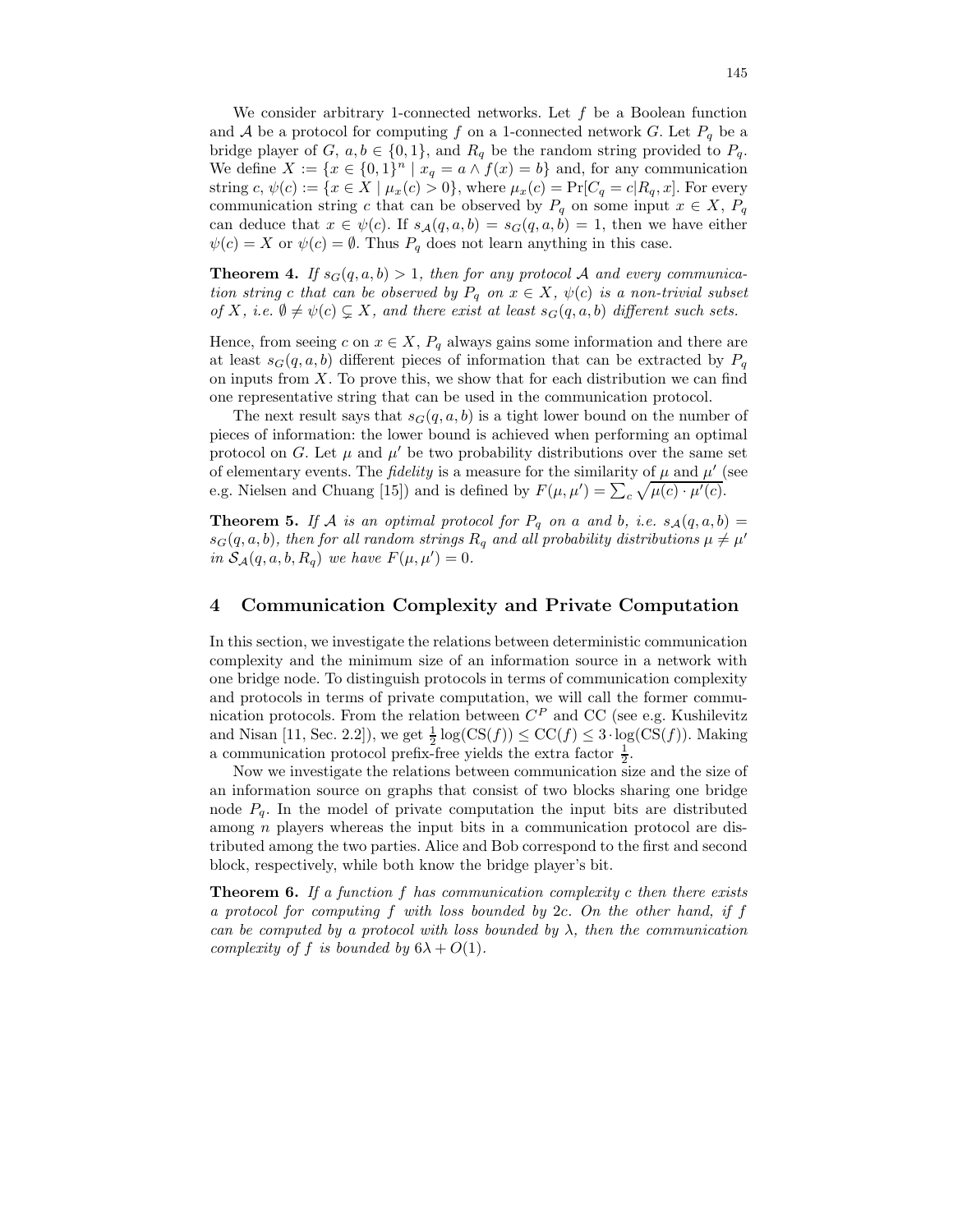We can generalize the results obtained for the relation two-party communication and private computation to obtain similar results for the relation of multi-party communication with a referee and private computation as follows: For  $a, b \in$  ${0, 1}$  we have  $s_G(q, a, b) = \text{CS}^R(f_{q \leftarrow a}, b)$ .

#### 5 1-Phase Protocols

We start our study of 1-phase protocols with considering networks that consist of one bridge player who is incident with d blocks. For the case that the order in which the bridge player communicates with the blocks is fixed for all inputs, we show a relationship between the size of the information source of 1-phase protocols and communication size of multi-party 1-way protocols. Furthermore, we prove that for every symmetric Boolean function 1-phase protocols can minimize the loss of information when the bridge player sorts the blocks by increasing size. Then we present a simple 1-phase protocol on arbitrarily connected networks that is optimal for every symmetric function.

#### 5.1 Orderings

A natural extension of the two-party scenario for 1-way communication is a scenario in which the parties use a directed chain for communication: d parties  $A_1, \ldots, A_d$  are connected by a directed chain, i.e.  $A_i$  can only send messages to  $A_{i+1}$ . For a communication protocol  $\mathcal{B}$  on G and  $i \in [d]$  let  $S_i^{\mapsto}(\mathcal{B})$  be the number of possible communication sequences on the subnetwork of  $A_1, \ldots, A_i$ . Each communication protocol  $\mathcal B$  can be modified without increasing  $S_i^{\mapsto}(\mathcal B)$  in the following way: Every party  $A_i$  first sends the messages it has received from  $A_{i-1}$  to  $A_{i+1}$  followed by the messages it has to send according to  $\beta$ . In the following we restrict ourselves to communication protocols of this form.

If the network G consists of d blocks  $B_i$  with  $i \in [d]$  and one bridge player  $P_q$ we consider a chain of d parties  $A_1, \ldots, A_d$ . For a  $\sigma$ -ordered 1-phase protocol  $\mathcal{A}$ , we assume that the enumeration of the blocks reflects the ordering  $\sigma$ . We have to determine the input bits of the parties in the chain according to the input bits of the players in the protocol. In the following we will assume that  $A_i$  knows the input bits of the players in  $B_i$ . Thus, each party  $A_i$  has to know the input bit  $x_q$  of the bridge player  $P_q$ . Therefore, we will investigate the restricted function  $f_{q \leftarrow a}$  whenever we analyse the communication size of a communication protocol.

For a  $\sigma$ -ordered protocol A define  $\mathcal{S}_{\mathcal{A}}^{[i]}(q, a, b, R_q) = \{ \hat{\mu}_x \mid x_q = a \wedge f(x) = b \},$ where  $\hat{\mu}_x(\hat{c}_k)$  denotes the sum of the probabilities  $Pr[C_q = c \mid R_q, x]$  over all c with  $\hat{c}_k = \text{block}_1(c) \dots \text{block}_i(c)$  and  $\hat{c}_1, \hat{c}_2, \hat{c}_3, \dots$  is a fixed enumeration of all strings describing the communication of  $P_q$  in the first i block sequences.

**Lemma 7.** Let  $A$  be a  $\sigma$ -ordered 1-phase protocol for computing  $f$  on a network as described above. Then for every  $a \in \{0,1\}$  and every content  $R_q$  of  $P_q$ 's random tape there exists a 1-way communication protocol B for computing  $f_{q \leftarrow a}$ such that for all  $i \in [d-1]$ , we have

$$
S_i^{\mapsto}(\mathcal{B}) \leq |\mathcal{S}_{\mathcal{A}}^{[i]}(q, a, 0, R_q) \cup \mathcal{S}_{\mathcal{A}}^{[i]}(q, a, 1, R_q)|.
$$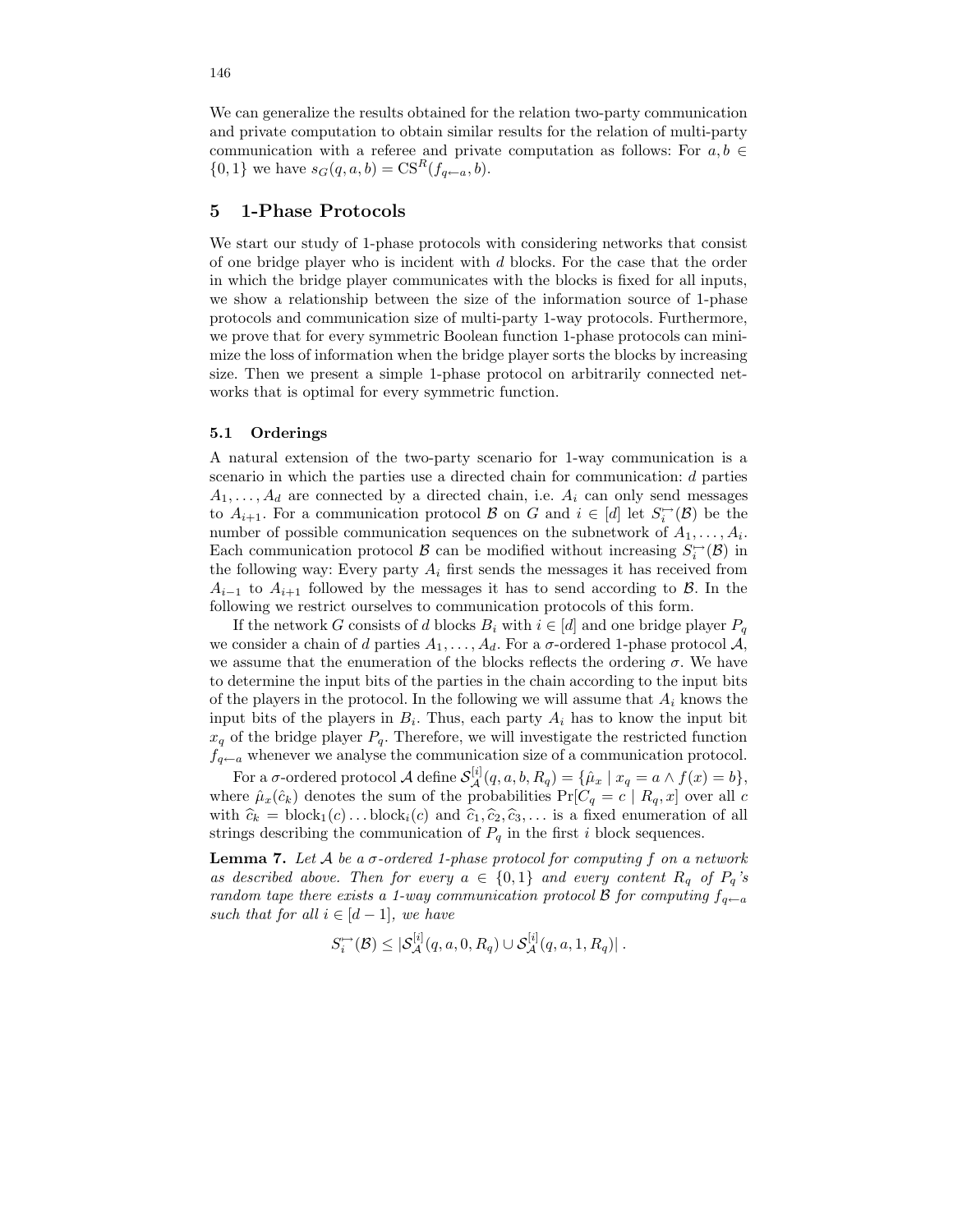Let us now focus on the structure of the possible communication sequences of an optimal communication protocol on a chain. In such a protocol, the message sent from  $A_i$  to  $A_{i+1}$  has to specify the subfunction obtained by specifying the input bits of the first  $i$  blocks according to their input. Hence, the number of possible communication sequences on the network  $A_1, \ldots, A_d$  is at least the number of different sequences of subfunctions that can be obtained in this way.

The knowledge about these sequences must also be provided to the bridge player. Hence, for every fixed  $R_q$  and  $b \in \{0,1\}$  the number of distributions in  $\mathcal{S}_{\mathcal{A}}^{[d-1]}(q,a,b,R_q)$  is at least the number of different sequences  $f_{1,x},\ldots,f_{d-1,x}$  for inputs x with  $x_q = a$  and  $f(x) = b$ . This implies the following lemma.

**Lemma 8.** For  $a \in \{0,1\}$ , let  $\beta$  be a communication protocol for computing  $f_{q\leftarrow a}$  on a chain network. Then there exists a  $\sigma$ -ordered 1-phase protocol A for f such that for all  $i \in [d-1]$  and every content  $R_q$  of  $P_q$ 's random tape, we have

$$
S_i^{\mapsto}(\mathcal{B}) = |\mathcal{S}_{\mathcal{A}}^{[i]}(q,a,0,R_q) \cup \mathcal{S}_{\mathcal{A}}^{[i]}(q,a,1,R_q)|.
$$

Furthermore, for any  $b \in \{0,1\}$ : If we restrict the inputs to  $x \in \{0,1\}^{n-1}$  with  $f_{q \leftarrow a}(x) = b$ , the number of possible communication sequences on the subnetwork  $A_1, \ldots, A_{i+1}$  is  $|S_{\mathcal{A}}^{[i]}(q, a, b, R_q)|$ .

We can show that there exist functions, for which no ordered 1-phase protocol minimizes the size of the bridge players' information source. Thus, we generalize the class of ordering that we consider to achieve such a property.

We call a protocol A quasi-ordered if for every  $a, b \in \{0, 1\}$ , for every content  $R_q$  for  $P_q$ 's random tape, and for every distribution  $\mu \in S_{\mathcal{A}}(q, a, b, R_q)$  there exists a 1-phase ordering  $\sigma$  such that every communication string c with  $\mu(c) > 0$ the string c is  $\sigma$ -ordered. Note that this ordering is not necessarily the same for all inputs. However, given any input, the ordering is fixed.

We can prove that among all 1-phase protocols for a given function, there always exists a quasi-ordered protocol that minimizes the loss to  $P_q$ .

#### 5.2 Orderings for Symmetric Functions

For symmetric Boolean functions, we can show even more. Arpe et al. [1] have proved the following for symmetric Boolean functions with a fixed partition of the input bits: for all *i*,  $S_i^{\mapsto}(\mathcal{B})$  is minimal, if the number of bits known by the parties in the chain corresponds to the position of the party, i.e. the first party knows the smallest number of input bits, the second party knows the second smallest number, and so on. This observation also holds, if we count the number of communication sequences in a chain network for inputs x with  $f(x) = 1$  and the number of communication sequences in a chain network for inputs  $x$  with  $f(x) = 0$ . Together with Lemma 8, we obtain the following: Let G be a connected network with one bridge player  $P_q$  and d blocks. Let  $\sigma$  be a one phase ordering that enumerates the blocks of G according to their size. Then for every ordered 1-phase protocol  $\mathcal{A}'$  there exists a  $\sigma$ -ordered 1-phase protocol  $\mathcal{A}$  such that for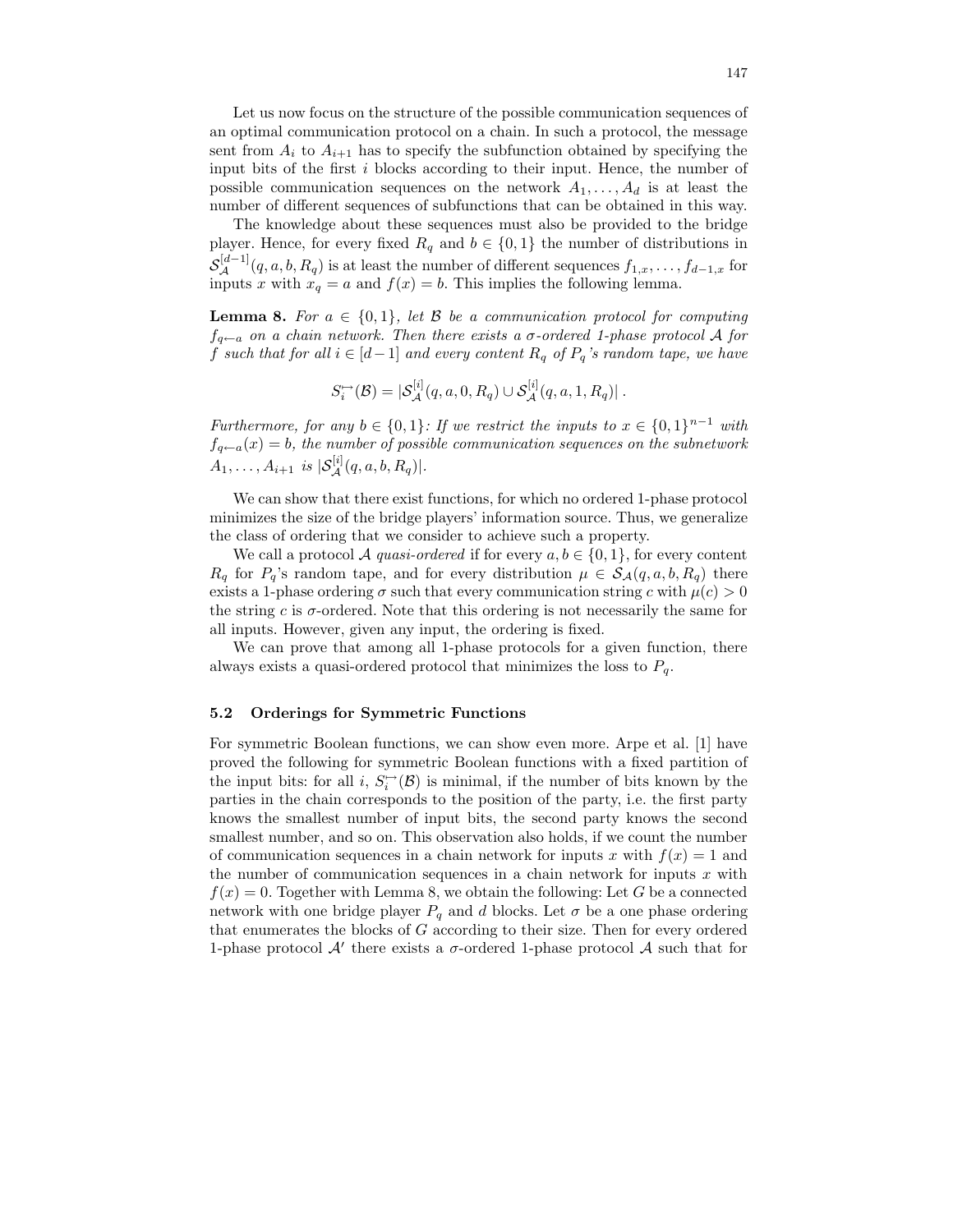all  $a, b \in \{0, 1\}$ , for all  $i \leq d - 1$ , and every content  $R_q$  of  $P'_q$  random tape  $|\mathcal{S}_{\mathcal{A}}^{[i]}(q,a,b,R_q)| \leq |\mathcal{S}_{\mathcal{A}'}^{[i]}(q,a,b,R_q)|.$ 

This result can be generalized to networks with more than one bridge player. Let  $G_1, \ldots, G_k$  be the connected subgraphs obtained by deleting the bridge player  $P_q$  with  $|G_i| \leq |G_{i+1}|$ . We say that  $P_q$  works in increasing order, if it starts communicating with  $G_1$ , then with  $G_2$  and so on. We call a 1-phase protocol A increasing-ordered, if every bridge player works in increasing order.

For a graph G let  $G = \{G_1 = (V_1, E_1), \ldots, G_h = (V_h, E_h)\}\$ be the set of blocks and  $\mathcal{Q} = \{q_1, \ldots, q_k\}$  be the set of bridge nodes of G. Every graph G induces a tree  $T_G = (V_G, E_G)$  defined as follows:  $V_G = V_Q \cup V_G$  with  $V_Q = \{u_1, \ldots, u_k\}$ and  $V_{\mathcal{G}} = \{v_1, \ldots, v_h\}$  and  $E_G = \{\{u_i, v_j\} \mid q_i \in V_j\}.$ 

For every 1-phase communication order  $\sigma = (\sigma_{q_1}, \ldots, \sigma_{q_k})$  and every bridge node  $q_i$  the order  $\sigma_{q_i}$  defines an ordering of the nodes  $v_j \in V_{\mathcal{G}}$  adjacent to the tree-node  $u_i$ . Let  $G_{\sigma_{q_i}(1)}, \ldots, G_{\sigma_{q_i}(k_i)}$  denote the ordering of blocks adjacent to  $q_i$ with respect to  $\sigma_{q_i}$  and  $\text{root}_{\sigma}(u_i) := v_{\sigma_{q_i}(k_i)}$ . If  $\sigma$  is an increasing communication order, then there exists a single tree-node  $v_j \in V_{\mathcal{G}}$ , such that  $v_j = \text{root}_{\sigma}(u_i)$  for all  $u_i \in V_Q$  adjacent to  $v_j$ . Let us call this node the root of  $T_G$ . For a tree-node  $w \in V_G$  let  $T_G[w]$  denote the subtree of  $T_G$  rooted by w and let  $V[w]$  denote the nodes of G located in the blocks  $G_j$  with  $v_j \in T_G[w]$ .

For computing a symmetric function f we use the following protocol. Let  $\sigma$ be an increasing communication order. Then for an input x every bridge player  $q_i$ computes a sequence of strings  $\vec{y}_1, \ldots, \vec{y}_{k_i-1}$  as follows: Let  $X_j = \bigcup_{e \in [j]} V[v_{\sigma_{q_i}(e)}]$ and  $\ell_j = |X_j|$ . Then  $\vec{y}_j \in \{0,1\}^{\ell_j}$  such that for all  $j \leq k_i-1$  the function obtained from f by specialising the positions in  $X_j$  to  $\vec{y}_j$  is equal to the function obtained from f by specialising the positions to  $x_{X_j}$ , where  $x_I$  for  $I \subseteq [n]$  denotes the input bits with indices in I. Finally, a node of the block that corresponds to the root of  $T_G$  computes the result  $f(x)$ . This can be implemented such that no player gains any additional information except for  $\vec{y}_1, \ldots, \vec{y}_{k_i-1}$  learned by the bridge nodes  $q_i$ .

**Theorem 9.** Let G be a 2-edge-connected network and f be a symmetric Boolean function. Then for every 1-phase protocol  $A'$  computing f on G there exists an increasing-ordered 1-phase protocol A for f on G such that for every player  $P_i$  and for all  $a, b \in \{0, 1\}$ , we have  $s_{\mathcal{A}}(i, a, b) \leq s_{\mathcal{A}'}(i, a, b)$ .

Thus, the protocol presented in this section is optimal for 1-phase computations of symmetric functions with respect to the size of the information source.

### 6 A Phase Hierarchy

In this section we show that there are functions for which the size of the information source of some player for a  $(k-1)$ -phase protocol is exponentially larger than for a k-phase protocol. The natural candidate for proving such results is the pointer jumping function  $p_i$ : Our network G has two blocks A and B, one of size  $n \log n$  and the other of size  $n \log n + 1$ , sharing one bridge player  $P_i$ .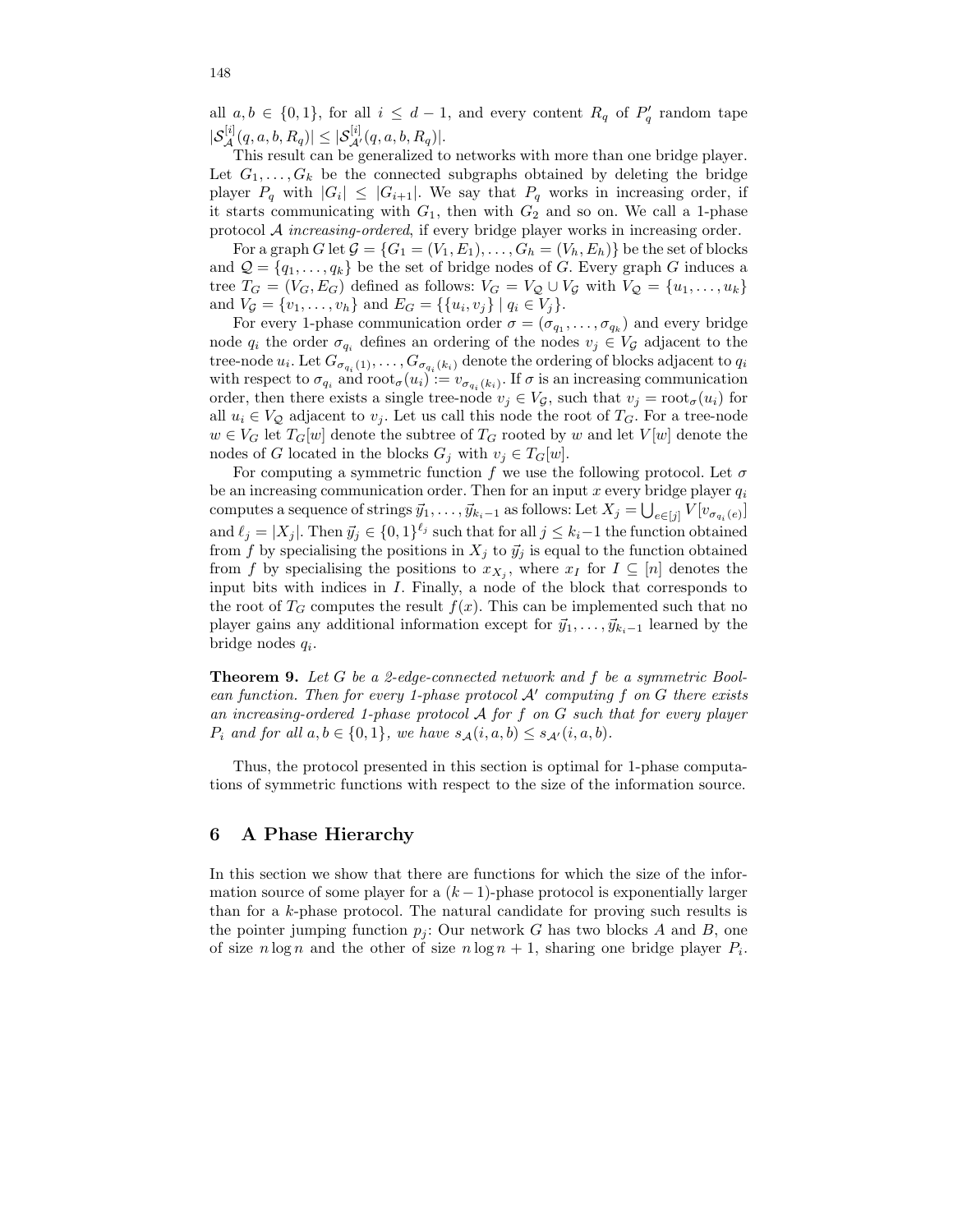For simplicity we assume that  $A$  and  $B$  are complete subgraphs. The input bits represent two lists of n pointers, each of length  $\log n$  bits. The input bit of  $P_i$ belongs to the list of the smaller component. Starting with some predetermined pointer of  $A$ , the task is to follow these pointers, find the *j*th pointer and output the parity of the bits of the *j*th pointer. Define  $CS^j$  and  $CC^j$  in the same manner as CS and CC, but by minimizing over j-round communication protocols instead of arbitrary communication protocols.

**Theorem 10.** For any protocol A for computing  $p_{2k-1}$ , we have  $s_{\mathcal{A}}^{k-1}(i, a, b) =$  $2^{\Omega(n/(k\log k))}$  for all  $a, b$ . For  $p_{2k-1}, s_G^k(i, a, b) = 2^{O(k\log n)}$  for all  $a, b$ .

The lower bound follows from work by Nisan and Wigderson [16].

## 7 Conclusions and Open Problems

We have considered distributed protocols in "non-private" environments: networks that are connected but not 2-connected. Since private computation of arbitrary Boolean functions is impossible on such networks, we have introduced a measure for the information that can be inferred by any player and discussed some general properties of protocols with respect to this measure. A natural question is finding optimal protocols for some concrete functions.

For threshold  $(f_{n_0}(x_1,\ldots,x_n)=1$  iff  $\sum_{i=1}^n x_i \geq n_0)$  and counting modulo p  $(g_p(x_1, \ldots, x_n) = 1$  iff  $\sum_{i=1}^n x_i \equiv 0 \pmod{p}$ , the information loss to any player does not depend on the ordering in which a 1-phase protocol computes any of these functions, if each block has size at least  $n_0$  and p, respectively. If we have blocks of less than  $p-1$  nodes, there can be a slight difference in the size of  $P<sub>q</sub>$ 's information source depending on the order.

In general, the size of the information source while communicating in one order can be exponentially larger than the size obtained by communication in another order. This holds even in case of symmetric functions.

For 1-phase protocols for symmetric Boolean functions, we have been able to minimize the number of bits a player learns for all players simultaneously. An obvious question concerns minimizing the loss of more than one bridge player simultaneously for general functions. For 1-phase protocols, the answer is negative: There are functions, for which no protocol exists that minimizes the loss to all players simultaneously.

It is open whether there exist functions and networks that do not allow to minimize the loss to each bridge player simultaneously. For such functions, we have to generalize our measure. Two simple examples one might want to examine is the sum of the loss to each player and the maximum loss to any player.

#### References

1. Jan Arpe, Andreas Jakoby, and Maciej Liśkiewicz. One-way communication complexity of symmetric boolean functions. In A. Lingas and B. J. Nilsson, editors, Proc. of the 14th Int. Symp. on Fundamentals of Computation Theory (FCT), volume 2751 of Lecture Notes in Computer Science, pages 158–170. Springer, 2003.